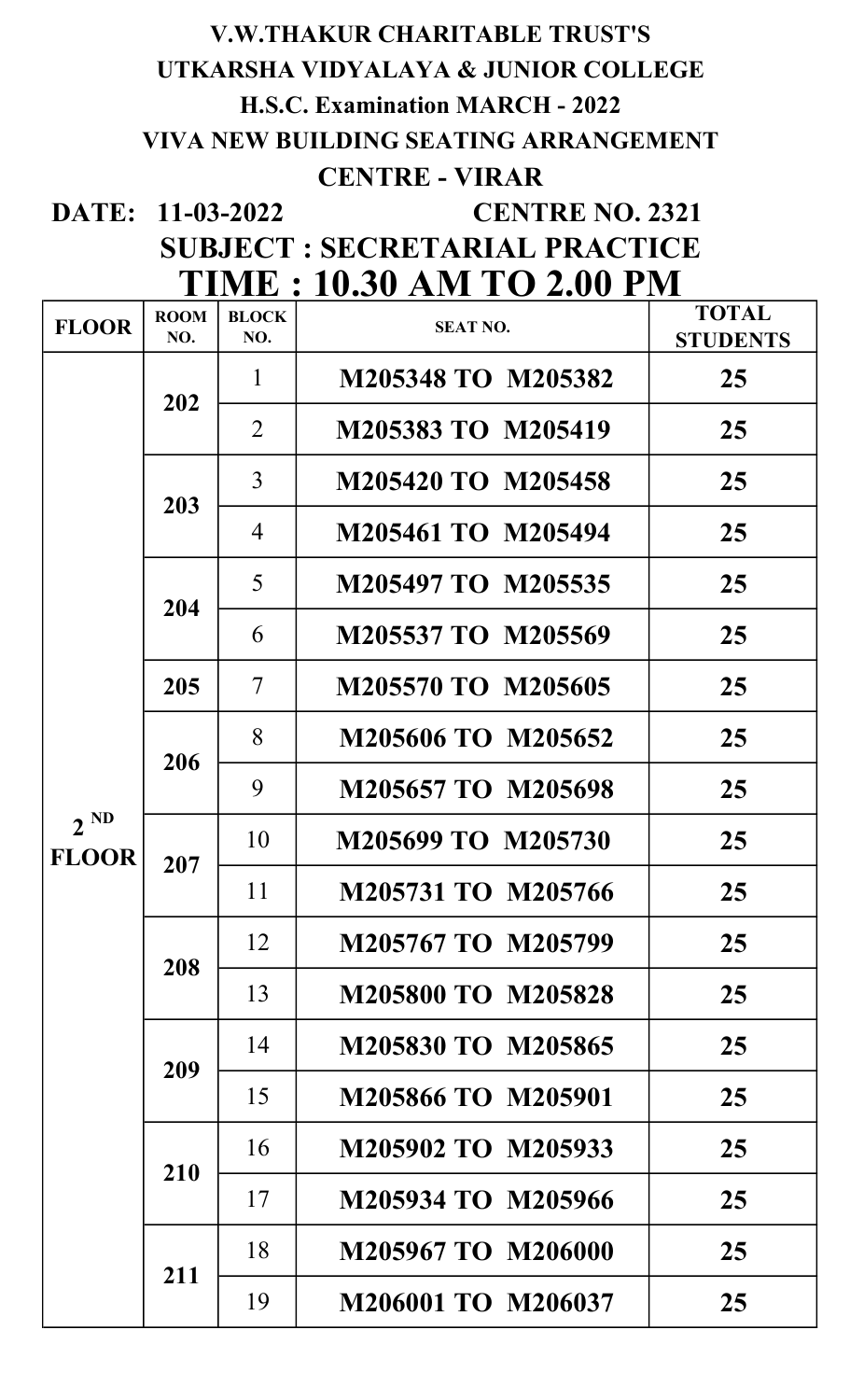## V.W.THAKUR CHARITABLE TRUST'S UTKARSHA VIDYALAYA & JUNIOR COLLEGE H.S.C. Examination MARCH - 2022 VIVA NEW BUILDING SEATING ARRANGEMENT CENTRE -VIRAR

DATE:

11-03-2022

# CENTRE NO. 2321

SUBJECT : SECRETARIAL PRACTICE TIME : 10.30 AM TO 2.00 PM

| <b>FLOOR</b>    | <b>ROOM</b>   | <b>BLOCK NO.</b> | <b>SEAT NO.</b>           | <b>TOTAL</b>    |
|-----------------|---------------|------------------|---------------------------|-----------------|
|                 | NO.           |                  |                           | <b>STUDENTS</b> |
|                 | 302           | 20               | <b>M206038 TOM206069</b>  | 25              |
|                 |               | 21               | M206070 TO M206105        | 25              |
|                 | 303           | 22               | M206107 TO M206137        | 25              |
|                 |               | 23               | M206139 TO M206178        | 25              |
|                 | 304           | 24               | M206181 TO M206215        | 25              |
|                 |               | 25               | M206216 TO M206245        | 25              |
|                 | 305           | 26               | M206248 TO M206284        | 25              |
|                 | 306           | 27               | M206290 TO M206323        | 25              |
|                 |               | 28               | M206324 TO M206361        | 25              |
|                 | 308           | 29               | M206362 TO M206398        | 25              |
|                 |               | 30               | M206399 TO M206443        | 25              |
|                 | 309           | 31               | M206449 TO M206486        | 25              |
|                 |               | 32               | M206489 TO M206522        | 25              |
| 3 <sup>RD</sup> | 310           | 33               | M206524 TO M206557        | 25              |
| <b>FLOOR</b>    |               | 34               | M206558 TO M206593        | 25              |
|                 |               | 35               | M206594 TO M206644        | 25              |
|                 | 311           | 36               | M206645 TO M206684        | 25              |
|                 | 312           | 37               | M206686 TO M206727        | 25              |
|                 | 313           | 38               | M206728 TO M206763        | 25              |
|                 |               | 39               | M206765 TO M206796        | 25              |
|                 | 314           | 40               | M206798 TO M206841        | 25              |
|                 |               | 41               | M206843 TO M206883        | 25              |
|                 | 315           | 42               | M206885 TO M206928        | 25              |
|                 | B/316         | 43               | M206930 TO M206970        | 25              |
|                 |               | 44               | M206971 TO M207007        | 25              |
|                 | B/317         | 45               | <b>M207008 TO M207045</b> | 25              |
|                 | <b>B</b> /318 | 46               | M207046 TO M207084        | 25              |
|                 |               | 47               | M207085 TO M207115        | 25              |
|                 | <b>B</b> /319 | 48               | M207116 TO M207149        | 25              |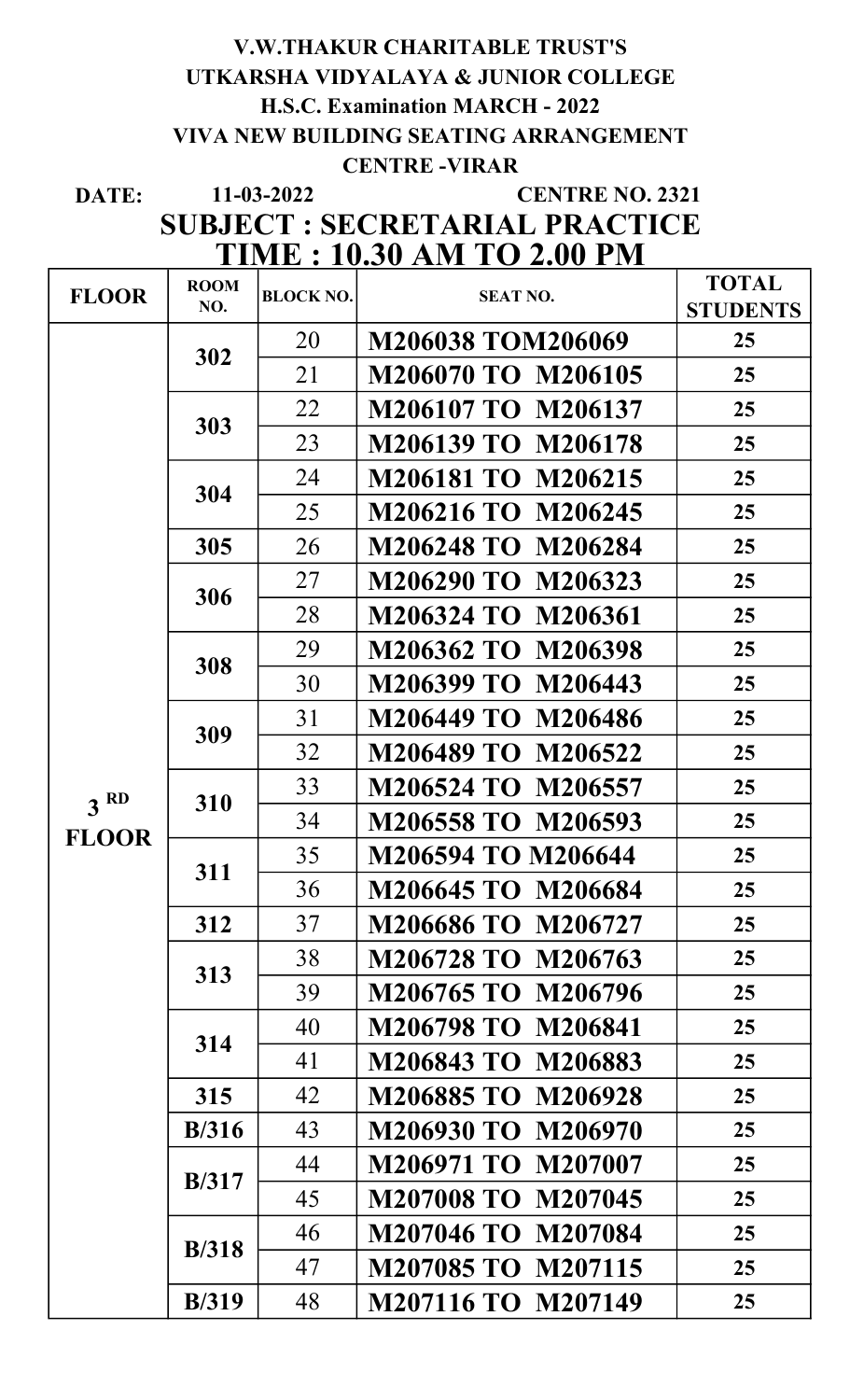#### V.W.THAKUR CHARITABLE TRUST'S UTKARSHA VIDYALAYA & JUNIOR COLLEGE H.S.C. Examination MARCH - 2022 VIVA NEW BUILDING SEATING ARRANGEMENT CENTRE -VIRAR

#### DATE: 11-03-2022 CENTRE NO. 2321 SUBJECT : SECRETARIAL PRACTICE TIME : 10.30 AM TO 2.00 PM 11-03-2022

| <b>FLOOR</b>          | ROOM NO.      | <b>BLOCK NO.</b> | <b>SEAT NO.</b>    | <b>TOTAL STUDENTS</b> |
|-----------------------|---------------|------------------|--------------------|-----------------------|
|                       |               | 49               | M207150 TO M207194 | 25                    |
|                       | 403           | 50               | M207196 TO M207233 | 25                    |
|                       |               | 51               | M207235 TO M207273 | 25                    |
|                       | 404           | 52               | M207274 TO M207316 | 25                    |
|                       | 406           | 53               | M207317 TO M207360 | 25                    |
|                       |               | 54               | M207361 TO M207404 | 25                    |
|                       | 407           | 55               | M207406 TO M207441 | 25                    |
|                       |               | 56               | M207443 TO M207488 | 25                    |
|                       | 408           | 57               | M207489 TO M207528 | 25                    |
|                       |               | 58               | M207529 TO M207567 | 25                    |
|                       |               | 59               | M207568 TO M207606 | 25                    |
|                       | 409           | 60               | M207608 TO M207638 | 25                    |
|                       |               | 61               | M207639 TO M207671 | 25                    |
|                       | 410           | 62               | M207672 TO M207704 | 25                    |
|                       |               | 63               | M207705 TO M207745 | 25                    |
|                       | 411           | 64               | M207746 TO M207783 | 25                    |
|                       | 412           | 65               | M207786 TO M207826 | 25                    |
|                       |               | 66               | M207827 TO M207861 | 25                    |
|                       | 413           | 67               | M207862 TO M207897 | 25                    |
|                       |               | 68               | M207898 TO M207935 | 25                    |
|                       | 414           | 69               | M207936 TO M207971 | 25                    |
|                       | 415           | 70               | M207973 TO M208005 | 25                    |
|                       | <b>B</b> /416 | 71               | M208008 TO M208040 | 25                    |
|                       |               | 72               | M208041 TO M208072 | 25                    |
| 4 <sup>TH</sup> FLOOR | <b>B</b> /417 | 73               | M208073 TO M208119 | 25                    |
|                       |               | 74               | M208120 TO M208158 | 25                    |
|                       | B/418         | 75               | M208159 TO M208199 | 25                    |
|                       | B/419         | 76               | M208200 TO M208235 | 25 <sub>1</sub>       |
|                       |               | 77               | M208236 TO M208278 | 25 <sub>1</sub>       |
|                       | C/420         | 78               | M208279 TO M208314 | 25 <sub>1</sub>       |
|                       | C/421         | 79               | M208317 TO M208357 | 25 <sub>1</sub>       |
|                       |               | 80               | M208360 TO M208395 | 25                    |
|                       |               | 81               | M208397 TO M208434 | 25 <sub>1</sub>       |
|                       | C/422         | 82               | M208436 TO M208482 | 25 <sub>1</sub>       |
|                       | C/423         | 83               | M208483 TO M208521 | 25 <sub>1</sub>       |
|                       |               | 84               | M208522 TO M208555 | 25 <sub>1</sub>       |
|                       |               | 85               | M208556 TO M208589 | 25                    |
|                       | C/424         | 86               | M208591 TO M208626 | 25                    |
|                       |               | 87               | M208627 TO M208665 | 25 <sub>1</sub>       |
|                       | C/425         | 88               | M208667 TO M208706 | 25                    |
|                       | C/426         | 89               | M208709 TO M208741 | 25 <sub>1</sub>       |
|                       | C/427         | 90               | M208742 TO M208774 | 25                    |
|                       |               | 91               | M208775 TO M208813 | 25                    |
|                       | C/428         | 92               | M208814 TO M208857 | 25 <sub>1</sub>       |
|                       |               | 93               | M208858 TO M208892 | 25 <sub>1</sub>       |
|                       | B/429         | 94               | M208893 TO M208927 | 25 <sub>1</sub>       |
|                       |               | 95               | M208928 TO M208964 | 25                    |
|                       | B/430         | 96               | M208966 TO M209002 | 25                    |
|                       | <b>B</b> /431 | 97               | M209006 TO M209043 | 25                    |